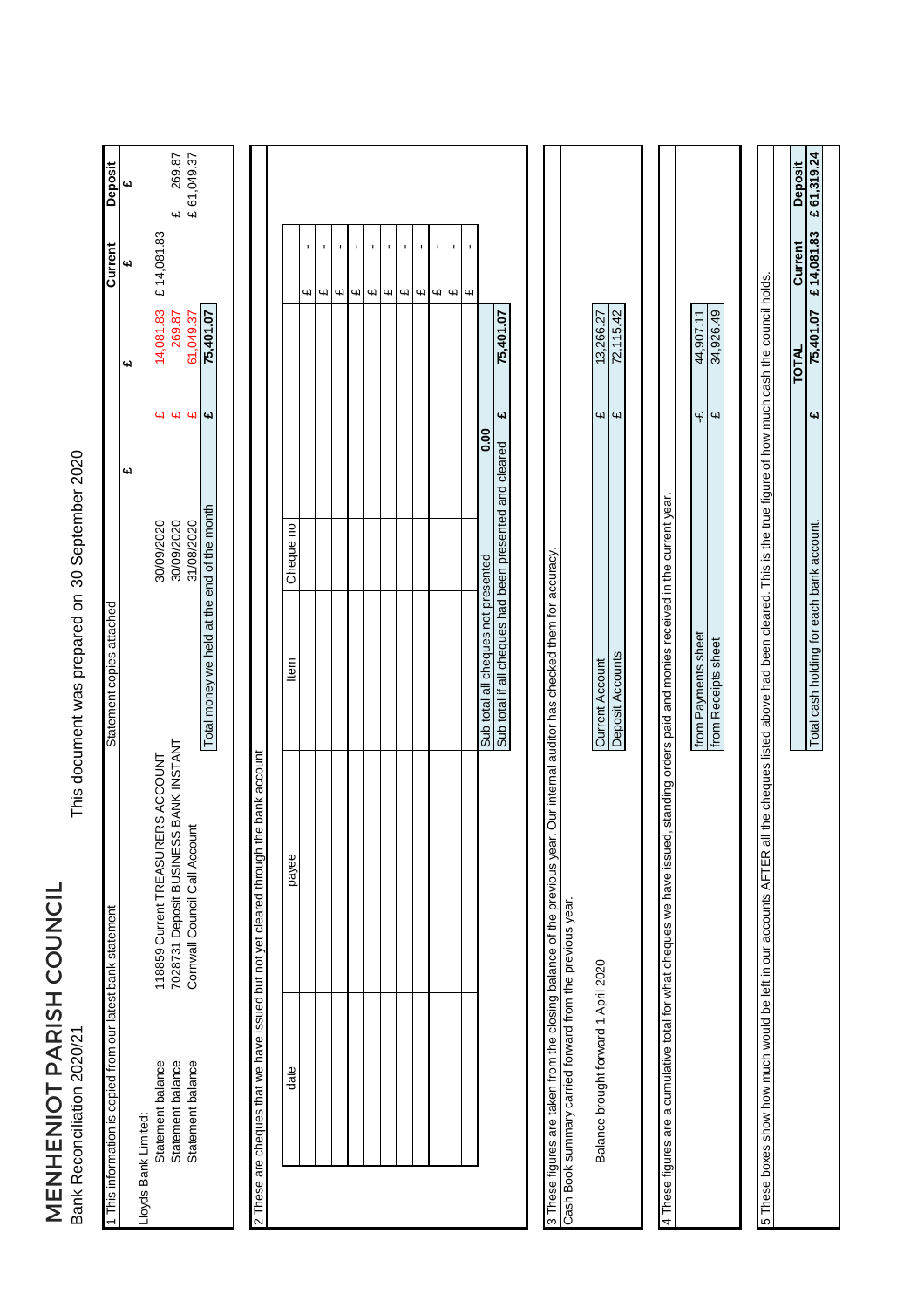

J31AA100IVPMBA0000004858001002 393 000

MENHENIOT PARISH COUNCIL **MR JOHN HESKETH LAMBEST COTTAGE MENHENIOT LISKEARD** CORNWALL **PL14 3RE** 





Your account statement Statement sheet number: 44 Issue date: 30 September 2020 Page: 1 of 4

Write to us at: **PO Box 1000** Andover **BX1 1LT** 

Call us on: 0345 072 5555 (from UK) +44 1733 347338 (from Overseas) Visit us online: www.lloydsbank.com

Your branch: LISKEARD Sort code: 30-95-08 Account number: 00118859 BIC: LOYDGB21465 IBAN: GB28 LOYD 3095 0800 1188 59



**PLJ108Q2100000** 

M31AA1070GO D31AA1070GO

Page 1 of 4 / 0004858 / 0020185

**TREASURERS ACCOUNT MENHENIOT PARISH COUNCIL** 

### **Account Summary**

| Balance On 28 August 2020<br><b>Total Paid In</b><br><b>Total Paid Out</b><br>Balance On 28 September 2020<br><b>Account Activity</b> |                            |                                            |              |             |             |  |
|---------------------------------------------------------------------------------------------------------------------------------------|----------------------------|--------------------------------------------|--------------|-------------|-------------|--|
| Date                                                                                                                                  | Payment type               | Details                                    | Paid out (£) | Paid in (£) | Balance (£) |  |
| <b>28 Aug 20</b>                                                                                                                      |                            | <b>BALANCE BROUGHT FORWARD</b>             |              |             | 18,544.38   |  |
|                                                                                                                                       | 1 Sep 20 Debit Card        | A 2 Z SIGN SHOP                            | 7.00         |             | 18,537.38   |  |
|                                                                                                                                       |                            | CD 8028<br><b>29AUG20</b>                  |              |             |             |  |
|                                                                                                                                       | 2 Sep 20 Faster Payment    | <b>CM GERRY</b>                            | 425.00       |             | 18,112.38   |  |
|                                                                                                                                       |                            | 100000000643089597                         |              |             |             |  |
|                                                                                                                                       |                            | <b>MENHENIOT PC</b>                        |              |             |             |  |
|                                                                                                                                       |                            | 309508<br>10<br>02SEP20 11:38              |              |             |             |  |
|                                                                                                                                       | 2 Sep 20 Faster Payment    | <b>PLANDSCAPE</b>                          |              |             |             |  |
|                                                                                                                                       |                            | 500000000644651782                         | 300.00       |             | 17,812.38   |  |
|                                                                                                                                       |                            | 4811                                       |              |             |             |  |
|                                                                                                                                       |                            | 200000<br>10                               |              |             |             |  |
|                                                                                                                                       |                            | 02SEP20 11:39                              |              |             |             |  |
|                                                                                                                                       | 16 Sep 20 Bank Giro Credit | <b>CORNWALL COUNCIL</b>                    |              | 11,326.45   | 29,138.83   |  |
|                                                                                                                                       |                            | 111861                                     |              |             |             |  |
|                                                                                                                                       | 22 Sep 20 Faster Payment   | <b>EASY-GATE LTD</b>                       | 882.00       |             | 28,256.83   |  |
|                                                                                                                                       |                            | 600000000652249517                         |              |             |             |  |
|                                                                                                                                       |                            | <b>MENHENIOT PC</b>                        |              |             |             |  |
|                                                                                                                                       | 309259<br>10               |                                            |              |             |             |  |
|                                                                                                                                       |                            | 22SEP20 12:18                              |              |             |             |  |
| 23 Sep 20 Transfer                                                                                                                    |                            | <b>MENHENIOT PARISH C</b>                  |              | 11,000.00   | 39,256.83   |  |
|                                                                                                                                       | 24 Sep 20 Bank Giro Credit | 309508 07028731<br><b>CORNWALL COUNCIL</b> |              | 673.00      |             |  |
|                                                                                                                                       |                            | 111861                                     |              |             | 39,929.83   |  |
| 24 Sep 20                                                                                                                             |                            | <b>BALANCE CARRIED FORWARD</b>             |              |             | 39,929.83   |  |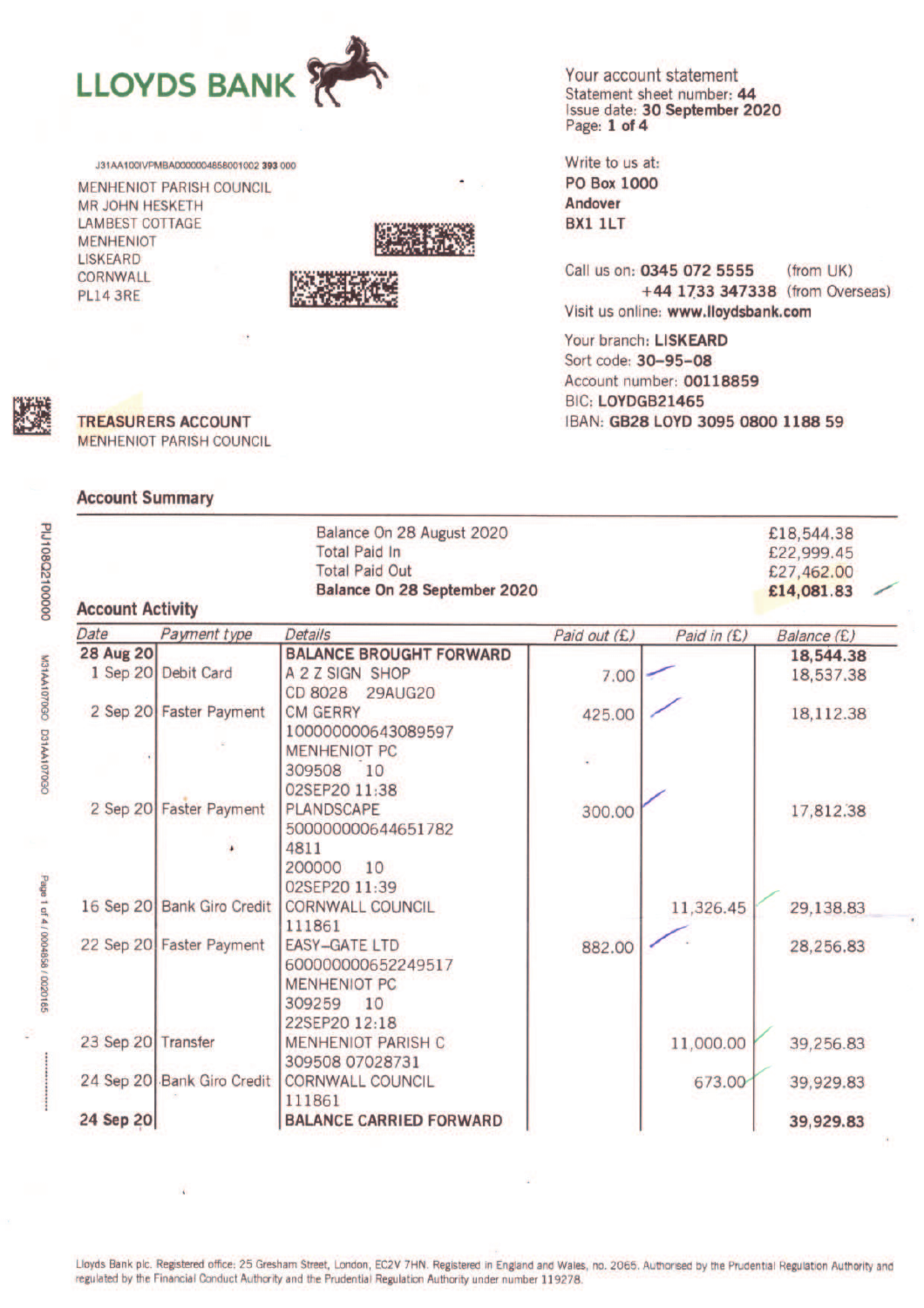

**MENHENIOT PARISH COUNCIL MR JOHN HESKETH LAMBEST COTTAGE MENHENIOT LISKEARD** CORNWALL **PL14 3RE** 

Your account statement Statement sheet number: 45 Issue date: 30 September 2020 Page: 3 of 4

Write to us at: **PO Box 1000** Andover **BX1 1LT** 

(from UK) Call us on: 0345 072 5555 +44 1733 347338 (from Overseas) Visit us online: www.lloydsbank.com

Your branch: LISKEARD Sort code: 30-95-08 Account number: 00118859 BIC: LOYDGB21465 IBAN: GB28 LOYD 3095 0800 1188 59

| Payment type             | Details                                                              | Paid out (£)                  | Paid in $(E)$ | Balance (£) |
|--------------------------|----------------------------------------------------------------------|-------------------------------|---------------|-------------|
| 24 Sep 20                | <b>BALANCE BROUGHT FORWARD</b>                                       |                               |               | 39,929.83   |
| 24 Sep 20 Faster Payment | <b>CORNWALL COUNCIL</b><br>300000000656636917<br><b>CALL ACCOUNT</b> | 25,000.00                     |               | 14,929.83   |
|                          |                                                                      |                               |               |             |
|                          | <b>JOHN HESKETH</b>                                                  |                               |               | 14,382.23   |
| 28 Sep 20 Bill Payment   | <b>KYLEIGH NEWBOULD</b>                                              | 174.40                        |               | 14,207.83   |
| 28 Sep 20 Bill Payment   | <b>HMRC - ACCOUNTS OF</b>                                            | 126.00                        |               | 14,081.83   |
| 28 Sep 20                | <b>BALANCE CARRIED FORWARD</b>                                       |                               |               | 14,081.83   |
|                          | 28 Sep 20 Bill Payment                                               | 602137<br>10<br>24SEP20 09:25 | 547.60        |             |

# **Transaction Details**

 $\cdot$ 

The "Details" column in your statement shows the date that a Debit Card payment went into or came out of your account only if that happened on a weekend or a Bank Holiday.

#### **Messages**

For our data privacy notice, please see: http://www.lloydsbank.com/business/privacy.asp

Lloyds Bank plc. Registered office: 25 Gresham Street, London, EC2V 7HN. Registered in England and Wales, no. 2065. Authorised by the Prudential Regulation Authority and regulated by the Financial Conduct Authority and the Prudential Regulation Authority under number 119278.

**TREASURERS ACCOUNT** MENHENIOT PARISH COUNCIL

## Account Activities